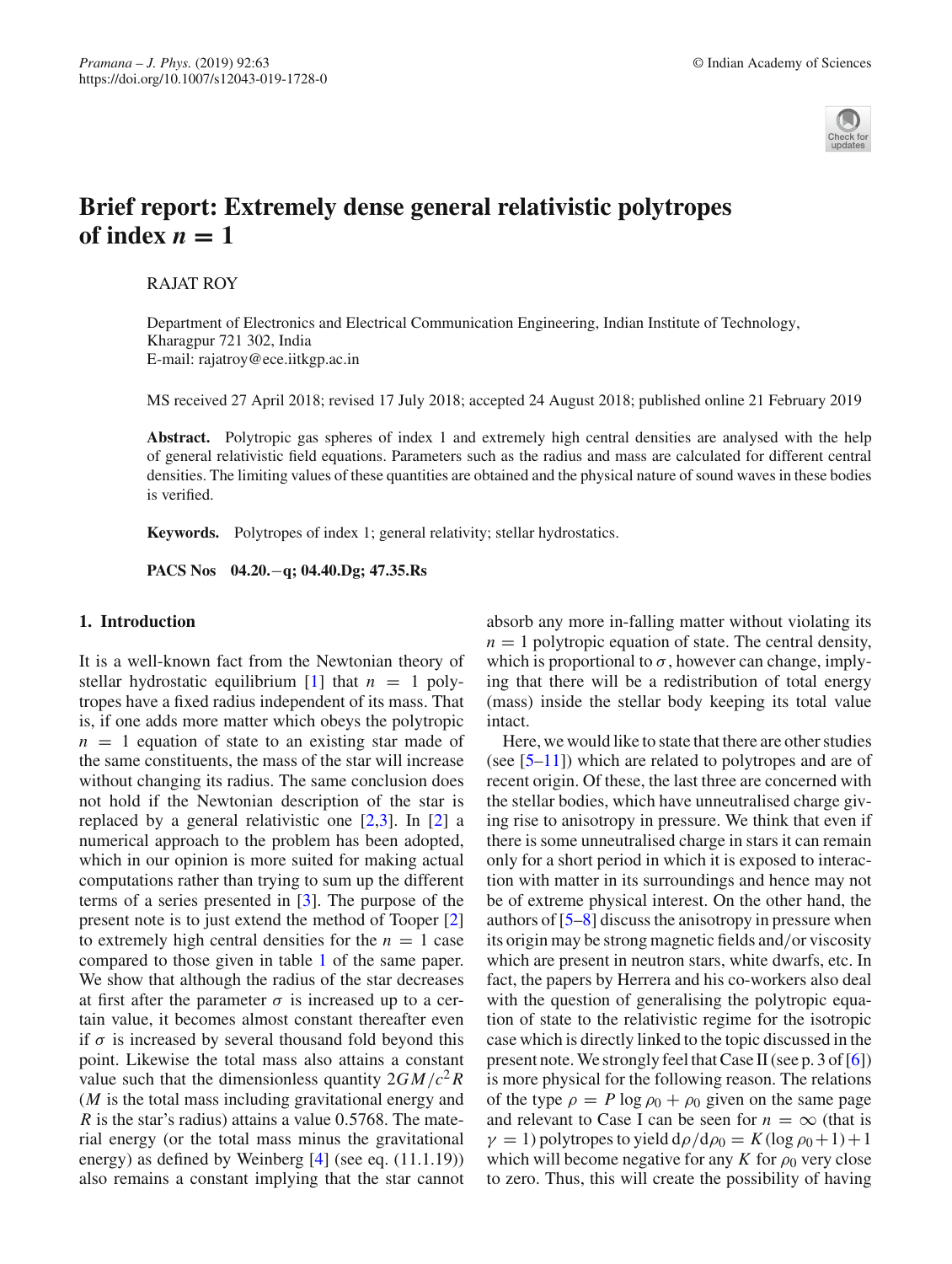negative (gravitational) mass objects made of diffuse low-density matter.

### **2. General relativistic equations of stellar equilibrium and its numerical solution**

We take the entire formulation in toto from [\[2\]](#page-3-1) where the quantity  $\sigma$  is defined as  $\sigma = K \rho_c^{1/n} / c^2$  (see eq. (2.15) of this reference). Here *n* takes the value 1 for polytropes of index 1, *K* is a constant depending on the thermodynamic properties of the constituent matter (and largely independent of its density in a specified range),  $\rho_c$  is the density of matter excluding gravitational energy at the stellar centre and *c* is the velocity of light. For all cases, henceforth, when we refer to the equation numbers of this paper we shall automatically replace the *n*'s by the 1's. Thus, the equation of state is  $P = K\rho^2$ (eq. (2.11) of [\[2\]](#page-3-1)) and the density  $\rho$  is expressed in terms of the new function  $\theta$  of *r* as  $\rho(r) = \rho_c \theta(r)$ (eq.  $(2.12)$  of  $[2]$ ). For the convenience of the reader, we just state that the following equations of [\[2](#page-3-1)] are useful in developing the argument below and will not be explicitly stated while writing the mathematical expressions in this section. These are eqs  $(2.21)$ – $(2.26)$  and  $(3.5)$ . Thus, we have the new radial variable  $\xi$  expressed as

<span id="page-1-3"></span>
$$
\xi = \left(\frac{2\pi G}{K}\right)^{1/2} r. \tag{1}
$$

Another function along with  $\theta(\xi)$  is  $v(\xi)$  and is defined as

$$
v(\xi(r)) = \left(\frac{2\pi G}{K}\right)^{3/2} \int_0^r r'^2 \theta(r') dr'. \tag{2}
$$

The differential equations governing  $\theta(\xi)$  and  $v(\xi)$  are

<span id="page-1-0"></span>
$$
\xi^2 \frac{d\theta}{d\xi} \frac{1 - (4\sigma v/\xi)}{1 + \sigma \theta} + v + \sigma \xi \theta \frac{dv}{d\xi} = 0
$$
 (3)

<span id="page-1-1"></span>and

$$
\frac{\mathrm{d}v}{\mathrm{d}\xi} = \xi^2 \theta,\tag{4}
$$

respectively. Our problem is to solve eqs  $(3)$  and  $(4)$ numerically with the boundary conditions  $\theta(0) = 1$ and  $v(0) = 0$ . The radius of the sphere is  $R =$  $(K/(2\pi G))^{1/2} \xi_1$ , where  $\xi_1$  is the value of  $\xi$  at which the first zero of the function  $\theta(\xi)$  occurs while integrating radially outward from the centre. Also, one can compute the value of the quantity  $2GM/c^2R =$  $(4\sigma v(\xi_1))/\xi_1$  which is a measure of how close the  $n=1$ stellar body can approach the material description of a black hole. Our computations were extended from the last value of  $\sigma = 0.5$ , which appears in table

1 of [\[2\]](#page-3-1) and the exact values of  $\xi_1$  and  $2GM/c^2R$ calculated with the help of the respective formulas are reported in [§3.](#page-1-2) It is a little surprising that  $\xi_1$ decreases at first with increasing  $\sigma$  and then marginally increases to become steady at extremely large  $\sigma$ . Similar is the case for  $2GM/c^2R$  showing that a change in  $\rho_c$  at this stage is not felt by the external observer in the sense of an increase in mass (energy) of the star.

## <span id="page-1-2"></span>**3. Results of numerical integration of eqs [\(3\)](#page-1-0) and [\(4\)](#page-1-1) with appropriate boundary conditions**

We increase the value of  $\sigma$  from 0.5 to 5 and 13 and then to 130, 1300, 13000 and 130000 and the corresponding values along with those of  $\xi_1$  and  $2GM/c^2R$  =  $(4\sigma v(\xi_1))/\xi_1$ , respectively, are tabulated in table [1.](#page-2-0) An interesting feature is that in general relativity the stars having different values of  $\sigma$  (and hence of the central density  $\rho_c$ ) have the same radius *R* and the same mass energy *M*.

We also calculated the material energy as defined by eq. (11.1.19) of [\[4](#page-3-3)] which is expressed in terms of the notations of [\[2\]](#page-3-1):

$$
M_{\text{matter}} = \int_0^R 4\pi \, \mathrm{e}^{\nu/2} \, \mathrm{e}^{\lambda/2} r^2 \rho_\text{c} \theta \, \mathrm{d}r,\tag{5}
$$

to find that this quantity is unchanged, exactly like *M* at all the higher values of  $\sigma$ . Thus general relativistic  $n = 1$  polytropes cannot accept any more in-falling matter beyond a certain  $\rho_c$  which means that its polytropic equation of state must break down if any more such polytropic gas falls onto the star from space. This thus contradicts the fundamental fact that the equation of state for a particular type of matter is dependent only on its thermodynamic properties within certain limits of densities but should not be determined by the nature of gravitational interaction between the particles of the same matter. On the other hand, a change in  $\rho_c$  without a corresponding increase in the material as well as the total mass energy *M* must be interpreted to mean a redistribution of matter inside the star without a change in the gravitational potential energy, a prospect which is explicitly ruled out by Newtonian gravity. Thus, the general relativistic stars, once they reach a certain degree of compactness, tend to cancel all Newtonian changes within them with the help of higher-order relativistic corrections. This is contrary to a belief that general relativity facilitates the creation of black-hole horizons.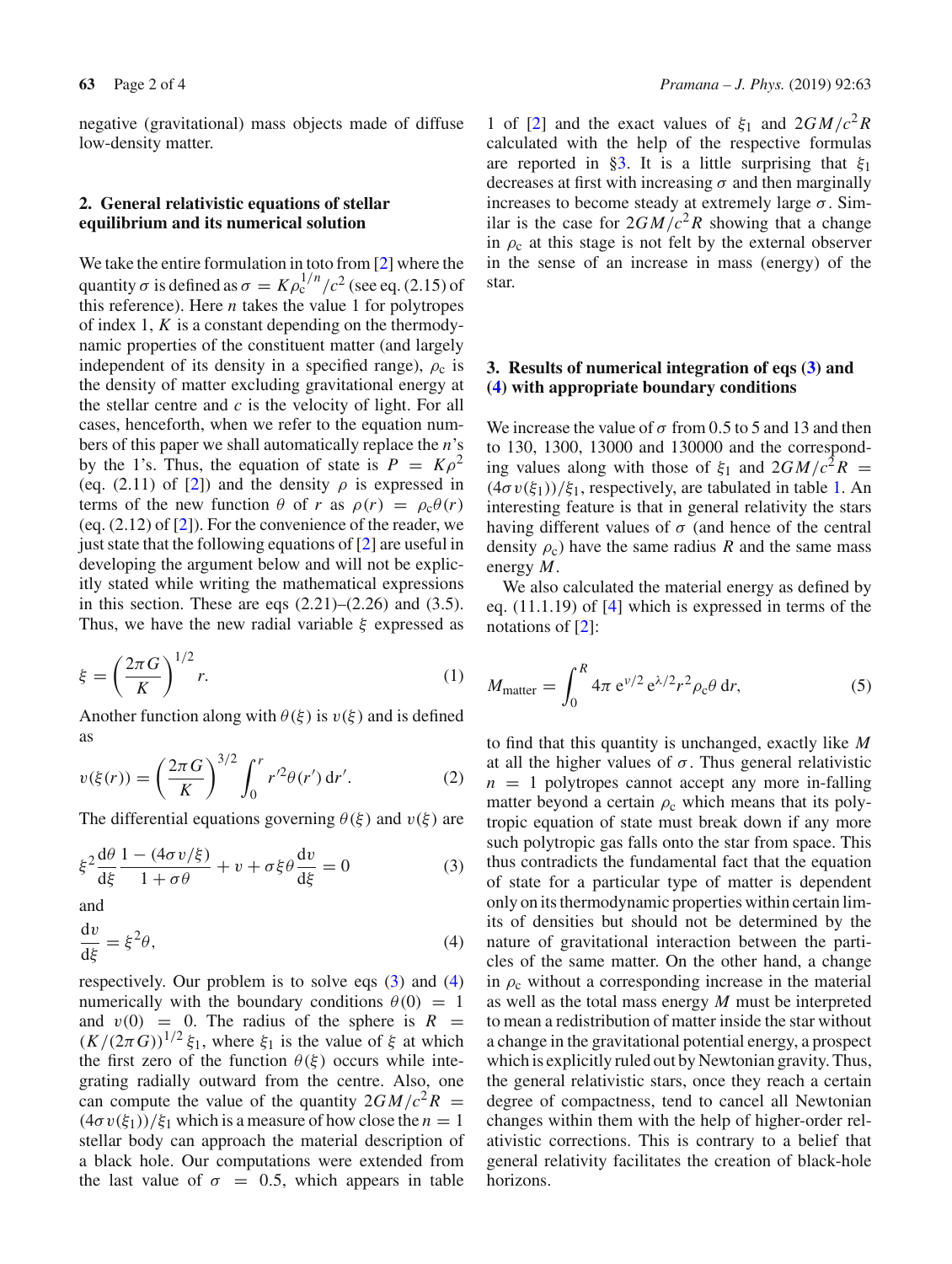<span id="page-2-0"></span>**Table 1.** Some parameters of dense relativistic  $n = 1$  polytropes.

| $\sigma$                                                    |  |  | 0.5 5 13 130 1300 13000 130000                   |  |
|-------------------------------------------------------------|--|--|--------------------------------------------------|--|
| $2GM/c^2R$ 0.5532 0.6014 0.5835 0.5769 0.5768 0.5768 0.5768 |  |  | 1.8009 1.2373 1.2316 1.2381 1.2384 1.2384 1.2384 |  |

## **4. A discussion on the nature of the equation of state at high densities**

It is a well-known fact that the monoatomic gaseous matter, which most stars are made of at high temperature in the absence of radiation, will exhibit an adiabatic equation of state with  $n = 3/2$ . Also, stars containing radiation and matter together in equilibrium will exhibit an equation of state with  $n = 3$  [\[1\]](#page-3-0) (see p. 229 of this reference). All these equations have limited range of applicability and generally tend to get modified at low or high densities. It is not completely unphysical to assume some form of matter to exhibit a  $n = 1$  equation of state in at least a part of the range of  $\sigma$  for which the calculations in [§3](#page-1-2) were carried out. If this turns out to be true then we can have a star-like body when  $2GM/c^2R = 0.5768$  with both *R* and *M* fixed according to the value of  $K$  in eq.  $(1)$ . However, this stellar body has no unique distribution of mass (both including and excluding the gravitational potential energy) and hence is in some sort of neutral equilibrium rather than being in a stable equilibrium. Of course, at extremely high  $\sigma$ when the polytropic equation of state itself starts breaking down, there is a possibility for the star, depending on the nature of this breakdown, to attain a black-hole configuration. This is different from the breakdown of the polytropic equation of state caused by in-falling matter from space as discussed in the previous section because such an excess matter, even in very minute quantities, is not compatible with the gravitational field equations of hydrostatic equilibrium coupled with the equation of state. Hence, it is not possible to speak of any state of equilibrium breaking down but rather of some sort of explosive event caused by the in-falling matter. Such a possibility is ruled out in Newtonian gravity and as stated in [§3,](#page-1-2) it is purely due to the type of interaction between the stellar matter particles mediated by general relativity.

Here, we would like to give a clear statement on how the present work extends the results of [\[2\]](#page-3-1) and we would like to state that in [\[2](#page-3-1)], the computations were arbitrarily terminated at certain densities due to unphysical superluminal sound speeds at higher levels of compactness. This reasoning is based on incorrect formulas of the speed of sound in superdense objects and is addressed in detail in the next section. As a result of this arbitrary truncation of the sequence of  $\xi_1$  and  $2GM/c^2R$ , many properties of matter subject to general relativistic interaction could not be ascertained in its entirety.

## **5. On the question of sound speed at high densities**

Before accepting the physical models presented above one must ensure that the velocity of sound waves inside the polytrope may not exceed the speed of light *c* in free space. We shall first present a non-relativistic derivation of the speed of sound from the equations of hydrodynamics which seem to suggest superluminal sound speeds. However, when we replace these equations with those of relativistic hydrodynamics, our expression for sound speed will yield subluminal values. In the derivation of the non-relativistic equations, we essentially follow the presentation of Christensen-Dalsgaard [\[12](#page-3-8)] and the equations of relativistic hydrodynamics are taken from chapter 2 of [\[4](#page-3-3)].

The equation of motion in Eulerian form of nonrelativistic hydrodynamics is

<span id="page-2-1"></span>
$$
\rho \frac{\partial \vec{v}}{\partial t} + \rho \vec{v} \cdot \nabla \vec{v} = -\nabla P - \rho \nabla \phi \tag{6}
$$

and the equation of mass conservation is

<span id="page-2-2"></span>
$$
\frac{\partial \rho}{\partial t} + \nabla \cdot (\rho \vec{v}) = 0,\tag{7}
$$

where  $\rho$  and  $\vec{v}$  are the density and velocity of matter, respectively,  $P$  is the pressure and  $\phi$  is the gravitational potential. Acoustic waves are caused by small deviations of these quantities from their equilibrium values where the effect of gravity on these deviations is neglected, that is  $\nabla \phi$  is set equal to zero in the resulting equations. We can make a perturbative expansion of these quantities about their equilibrium values inside the star, e.g., the pressure  $P(\vec{r}, t) = P_0(\vec{r}) + p'(\vec{r}, t)$  where the primed quantity is a small deviation from equilibrium. From eq. [\(6\)](#page-2-1) the perturbation equation is obtained as

$$
\rho_0 \frac{\partial \vec{v}}{\partial t} = -\nabla p'.\tag{8}
$$

<span id="page-2-3"></span>Taking the divergence of this equation and using eq. [\(7\)](#page-2-2) while keeping in mind that the equilibrium value of velocity  $\vec{v}_0(\vec{r})$  to be zero, we obtain the following wave equation: